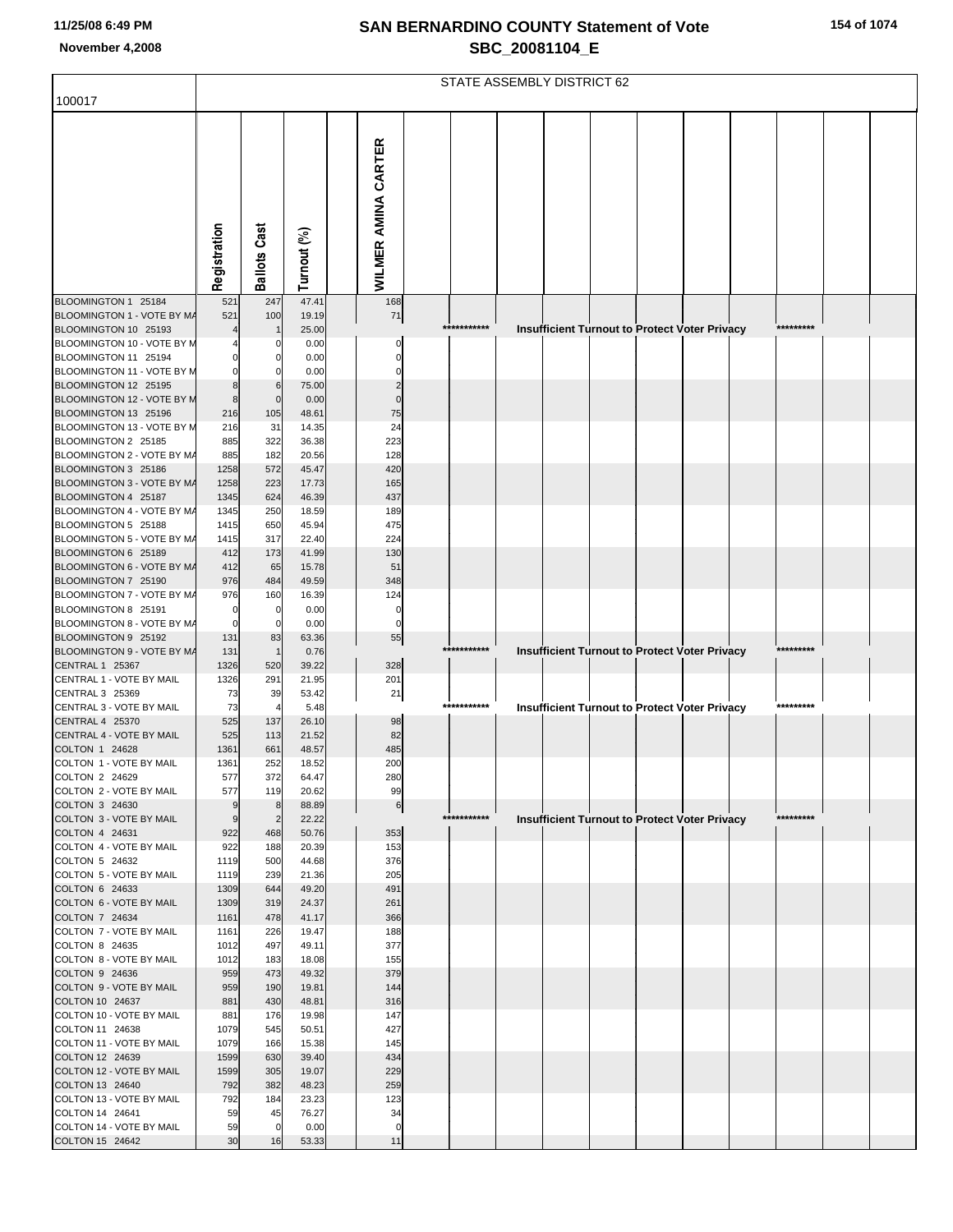| 155 of 1074 |  |
|-------------|--|
|-------------|--|

|                                                   |                            | STATE ASSEMBLY DISTRICT 62       |                |                             |             |                                                      |  |  |  |           |  |
|---------------------------------------------------|----------------------------|----------------------------------|----------------|-----------------------------|-------------|------------------------------------------------------|--|--|--|-----------|--|
| 100017                                            |                            |                                  |                |                             |             |                                                      |  |  |  |           |  |
|                                                   | Registration               | <b>Ballots Cast</b>              | Turnout (%)    | <b>WILMER AMINA CARTER</b>  |             |                                                      |  |  |  |           |  |
| COLTON 15 - VOTE BY MAIL                          | 30                         | $\mathbf{0}$                     | 0.00           | 0                           | *********** |                                                      |  |  |  | ********* |  |
| COLTON 16 24618<br>COLTON 16 - VOTE BY MAIL       |                            | $\Omega$                         | 25.00<br>0.00  | 이                           |             | Insufficient Turnout to Protect Voter Privacy        |  |  |  |           |  |
| COLTON 17 24619                                   |                            |                                  | 0.00           |                             | *********** | <b>Insufficient Turnout to Protect Voter Privacy</b> |  |  |  | ********* |  |
| COLTON 17 - VOTE BY MAIL<br>COLTON 18 24643       | $\Omega$                   |                                  | 0.00<br>0.00   | 0<br>0                      |             |                                                      |  |  |  |           |  |
| COLTON 18 - VOTE BY MAIL                          | $\Omega$                   | $\mathbf 0$                      | 0.00           | $\Omega$                    |             |                                                      |  |  |  |           |  |
| COLTON 19 24620                                   | 380                        | 219                              | 57.63          | 140                         |             |                                                      |  |  |  |           |  |
| COLTON 19 - VOTE BY MAIL<br>COLTON 20 24621       | 380<br>1152                | 86<br>622                        | 22.63<br>53.99 | 62<br>424                   |             |                                                      |  |  |  |           |  |
| COLTON 20 - VOTE BY MAIL                          | 1152                       | 243                              | 21.09          | 168                         |             |                                                      |  |  |  |           |  |
| COLTON 21 24622<br>COLTON 21 - VOTE BY MAIL       | 652<br>652                 | 300                              | 46.01<br>16.41 | 207<br>72                   |             |                                                      |  |  |  |           |  |
| COLTON 22 24623                                   | 994                        | 107<br>445                       | 44.77          | 298                         |             |                                                      |  |  |  |           |  |
| COLTON 22 - VOTE BY MAIL                          | 994                        | 277                              | 27.87          | 175                         |             |                                                      |  |  |  |           |  |
| COLTON 23 24624<br>COLTON 23 - VOTE BY MAIL       | 1242<br>1242               | 593<br>368                       | 47.75<br>29.63 | 405<br>233                  |             |                                                      |  |  |  |           |  |
| COLTON 25 24644                                   | 938                        | 564                              | 60.13          | 447                         |             |                                                      |  |  |  |           |  |
| COLTON 25 - VOTE BY MAIL                          | 938                        | 253                              | 26.97          | 190                         |             |                                                      |  |  |  |           |  |
| COLTON 26 24645<br>COLTON 26 - VOTE BY MAIL       | $\mathbf 0$<br>$\mathbf 0$ | $\mathbf 0$<br>$\mathbf 0$       | 0.00<br>0.00   | $\mathbf 0$<br>$\mathbf{0}$ |             |                                                      |  |  |  |           |  |
| COLTON 30 24647                                   | 570                        | 267                              | 46.84          | 208                         |             |                                                      |  |  |  |           |  |
| COLTON 30 - VOTE BY MAIL                          | 570<br>0                   | 107                              | 18.77          | 84                          | *********** |                                                      |  |  |  | ********* |  |
| COLTON 31 24648<br>COLTON 31 - VOTE BY MAIL       |                            | $\mathbf 0$                      | 0.00<br>0.00   | $\Omega$                    |             | Insufficient Turnout to Protect Voter Privacy        |  |  |  |           |  |
| COLTON 32 24649                                   | $\Omega$                   | $\mathbf 0$                      | 0.00           | $\mathbf 0$                 |             |                                                      |  |  |  |           |  |
| COLTON 32 - VOTE BY MAIL<br>COLTON 33 24650       | $\mathbf 0$<br>385         | $\mathbf 0$<br>0                 | 0.00<br>0.00   | $\overline{0}$<br>$\Omega$  |             |                                                      |  |  |  |           |  |
| COLTON 33 - VOTE BY MAIL                          | 385                        | 72                               | 18.70          | 58                          |             |                                                      |  |  |  |           |  |
| COLTON 34 24651                                   | 18                         | 10                               | 55.56          | $\overline{7}$              |             |                                                      |  |  |  |           |  |
| COLTON 34 - VOTE BY MAIL<br>COLTON 35 24652       | 18<br>80                   | $\mathbf 0$<br>28                | 0.00<br>35.00  | $\Omega$<br>23              |             |                                                      |  |  |  |           |  |
| COLTON 35 - VOTE BY MAIL                          | 80                         | $\mathbf 0$                      | 0.00           | $\pmb{0}$                   |             |                                                      |  |  |  |           |  |
| COLTON 36 24653<br>COLTON 36 - VOTE BY MAIL       | $\mathbf 0$<br>$\circ$     | $\overline{0}$<br>$\overline{0}$ | 0.00<br>0.00   | $\pmb{0}$                   |             |                                                      |  |  |  |           |  |
| COLTON 37 24654                                   | 70                         | 31                               | 44.29          | $\boldsymbol{0}$<br>25      |             |                                                      |  |  |  |           |  |
| COLTON 37 - VOTE BY MAIL                          | 70                         |                                  | 1.43           |                             | *********** | <b>Insufficient Turnout to Protect Voter Privacy</b> |  |  |  | ********* |  |
| COLTON 38 24655<br>COLTON 38 - VOTE BY MAIL       | $\mathbf 0$<br>$\mathbf 0$ | $\mathbf 0$<br>$\mathbf 0$       | 0.00<br>0.00   | $\mathbf 0$<br>$\pmb{0}$    |             |                                                      |  |  |  |           |  |
| COLTON 39 24656                                   | $\Omega$                   | $\mathbf 0$                      | 0.00           | 0                           |             |                                                      |  |  |  |           |  |
| COLTON 39 - VOTE BY MAIL                          | $\Omega$<br>$\Omega$       | $\Omega$<br>$\mathbf 0$          | 0.00<br>0.00   | $\Omega$<br>$\Omega$        |             |                                                      |  |  |  |           |  |
| COLTON 40 24657<br>COLTON 40 - VOTE BY MAIL       | $\mathbf 0$                | $\mathbf 0$                      | 0.00           | $\Omega$                    |             |                                                      |  |  |  |           |  |
| COLTON WEST 1 24658                               | 864                        | 361                              | 41.78          | 260                         |             |                                                      |  |  |  |           |  |
| COLTON WEST 1 - VOTE BY M/<br>COLTON WEST 2 24659 | 864<br>0                   | 198<br>$\mathbf 0$               | 22.92<br>0.00  | 148<br>0                    |             |                                                      |  |  |  |           |  |
| COLTON WEST 2 - VOTE BY M/                        | $\mathbf 0$                | $\mathbf 0$                      | 0.00           | $\mathbf 0$                 |             |                                                      |  |  |  |           |  |
| FONTANA 8 24668                                   | 1178                       | 691                              | 58.66          | 463                         |             |                                                      |  |  |  |           |  |
| FONTANA 8 - VOTE BY MAIL<br>FONTANA 9 24669       | 1178<br>1261               | 262<br>631                       | 22.24<br>50.04 | 171<br>403                  |             |                                                      |  |  |  |           |  |
| FONTANA 9 - VOTE BY MAIL                          | 1261                       | 388                              | 30.77          | 265                         |             |                                                      |  |  |  |           |  |
| FONTANA 10 24670                                  | 1440<br>1440               | 754<br>345                       | 52.36<br>23.96 | 505<br>254                  |             |                                                      |  |  |  |           |  |
| FONTANA 10 - VOTE BY MAIL<br>FONTANA 15 24675     | 688                        | 322                              | 46.80          | 217                         |             |                                                      |  |  |  |           |  |
| FONTANA 15 - VOTE BY MAIL                         | 688                        | 212                              | 30.81          | 144                         |             |                                                      |  |  |  |           |  |
| FONTANA 16 24676<br>FONTANA 16 - VOTE BY MAIL     | 818<br>818                 | 343<br>152                       | 41.93<br>18.58 | 243<br>113                  |             |                                                      |  |  |  |           |  |
| FONTANA 17 24677                                  | 1435                       | 705                              | 49.13          | 516                         |             |                                                      |  |  |  |           |  |
| FONTANA 17 - VOTE BY MAIL                         | 1435                       | 243                              | 16.93          | 184                         |             |                                                      |  |  |  |           |  |
| FONTANA 18 24678<br>FONTANA 18 - VOTE BY MAIL     | 1482<br>1482               | 683<br>257                       | 46.09<br>17.34 | 516<br>199                  |             |                                                      |  |  |  |           |  |
|                                                   |                            |                                  |                |                             |             |                                                      |  |  |  |           |  |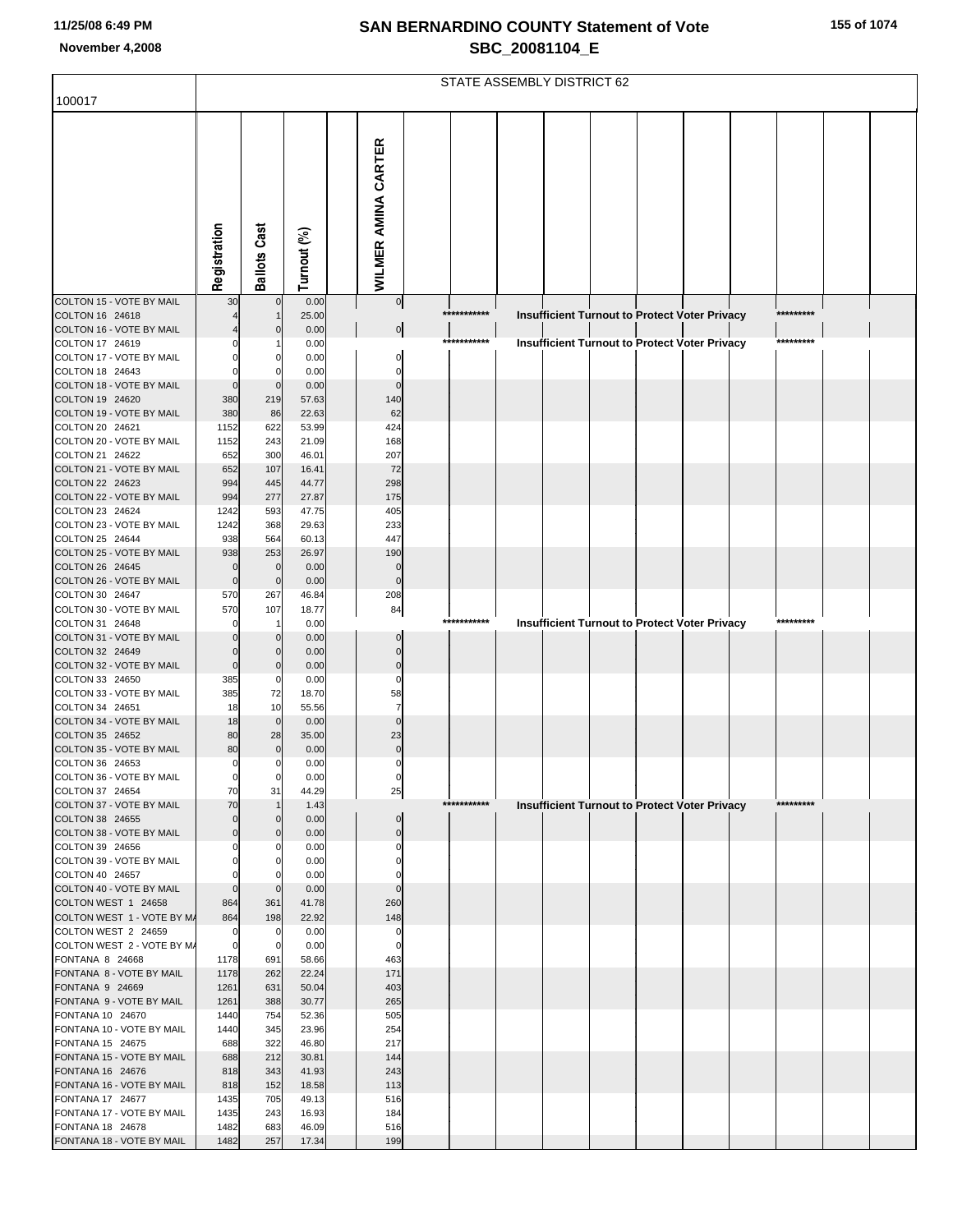|  | 156 of 1074 |
|--|-------------|
|--|-------------|

|                                               |              | STATE ASSEMBLY DISTRICT 62 |                |                            |  |  |  |  |  |  |  |  |
|-----------------------------------------------|--------------|----------------------------|----------------|----------------------------|--|--|--|--|--|--|--|--|
| 100017                                        |              |                            |                |                            |  |  |  |  |  |  |  |  |
|                                               | Registration | Cast<br><b>Ballots</b>     | Turnout (%)    | <b>WILMER AMINA CARTER</b> |  |  |  |  |  |  |  |  |
| FONTANA 19 24679                              | 1407         | 579                        | 41.15          | 422                        |  |  |  |  |  |  |  |  |
| FONTANA 19 - VOTE BY MAIL                     | 1407         | 213                        | 15.14          | 168                        |  |  |  |  |  |  |  |  |
| FONTANA 20 24680<br>FONTANA 20 - VOTE BY MAIL | 1426<br>1426 | 563<br>329                 | 39.48<br>23.07 | 434<br>259                 |  |  |  |  |  |  |  |  |
| FONTANA 21 24681                              | 784          | 284                        | 36.22          | 216                        |  |  |  |  |  |  |  |  |
| FONTANA 21 - VOTE BY MAIL                     | 784          | 132                        | 16.84          | 111                        |  |  |  |  |  |  |  |  |
| FONTANA 22 24682                              | 1423         | 580                        | 40.76          | 426                        |  |  |  |  |  |  |  |  |
| FONTANA 22 - VOTE BY MAIL                     | 1423         | 257                        | 18.06          | 186                        |  |  |  |  |  |  |  |  |
| FONTANA 23 24683<br>FONTANA 23 - VOTE BY MAIL | 1020<br>1020 | 556<br>211                 | 54.51<br>20.69 | 404<br>171                 |  |  |  |  |  |  |  |  |
| FONTANA 24 24684                              | 486          | 279                        | 57.41          | 202                        |  |  |  |  |  |  |  |  |
| FONTANA 24 - VOTE BY MAIL                     | 486          | 96                         | 19.75          | 70                         |  |  |  |  |  |  |  |  |
| FONTANA 25 24685                              | 479          | 421                        | 87.89          | 299                        |  |  |  |  |  |  |  |  |
| FONTANA 25 - VOTE BY MAIL                     | 479          | 95                         | 19.83          | 75                         |  |  |  |  |  |  |  |  |
| FONTANA 26 24686<br>FONTANA 26 - VOTE BY MAIL | 1320<br>1320 | 741<br>218                 | 56.14<br>16.52 | 548<br>170                 |  |  |  |  |  |  |  |  |
| FONTANA 27 24687                              | 909          | 782                        | 86.03          | 550                        |  |  |  |  |  |  |  |  |
| FONTANA 27 - VOTE BY MAIL                     | 909          | 199                        | 21.89          | 151                        |  |  |  |  |  |  |  |  |
| FONTANA 28 24688                              | 1017         | 212                        | 20.85          | 128                        |  |  |  |  |  |  |  |  |
| FONTANA 28 - VOTE BY MAIL<br>FONTANA 29 24689 | 1017<br>1336 | 199<br>770                 | 19.57<br>57.63 | 155<br>596                 |  |  |  |  |  |  |  |  |
| FONTANA 29 - VOTE BY MAIL                     | 1336         | 256                        | 19.16          | 195                        |  |  |  |  |  |  |  |  |
| FONTANA 30 24690                              | 1432         | 748                        | 52.23          | 569                        |  |  |  |  |  |  |  |  |
| FONTANA 30 - VOTE BY MAIL                     | 1432         | 303                        | 21.16          | 239                        |  |  |  |  |  |  |  |  |
| FONTANA 31 24691<br>FONTANA 31 - VOTE BY MAIL | 880<br>880   | 480                        | 54.55          | 356<br>98                  |  |  |  |  |  |  |  |  |
| FONTANA 32 24692                              | 582          | 135<br>341                 | 15.34<br>58.59 | 240                        |  |  |  |  |  |  |  |  |
| FONTANA 32 - VOTE BY MAIL                     | 582          | 127                        | 21.82          | 92                         |  |  |  |  |  |  |  |  |
| FONTANA 33 24724                              | 523          | 288                        | 55.07          | 201                        |  |  |  |  |  |  |  |  |
| FONTANA 33 - VOTE BY MAIL                     | 523          | 96                         | 18.36          | 69                         |  |  |  |  |  |  |  |  |
| FONTANA 34 24725<br>FONTANA 34 - VOTE BY MAIL | 461<br>461   | 226<br>88                  | 49.02<br>19.09 | 166<br>70                  |  |  |  |  |  |  |  |  |
| FONTANA 35 24726                              | 711          | 324                        | 45.57          | 229                        |  |  |  |  |  |  |  |  |
| FONTANA 35 - VOTE BY MAIL                     | 711          | 125                        | 17.58          | 85                         |  |  |  |  |  |  |  |  |
| FONTANA 36 24727                              | 875          | 458                        | 52.34          | 334                        |  |  |  |  |  |  |  |  |
| FONTANA 36 - VOTE BY MAIL<br>FONTANA 37 24728 | 875<br>1078  | 202<br>437                 | 23.09<br>40.54 | 151<br>312                 |  |  |  |  |  |  |  |  |
| FONTANA 37 - VOTE BY MAIL                     | 1078         | 273                        | 25.32          | 205                        |  |  |  |  |  |  |  |  |
| FONTANA 38 24729                              | 972          | 393                        | 40.43          | 306                        |  |  |  |  |  |  |  |  |
| FONTANA 38 - VOTE BY MAIL                     | 972          | 190                        | 19.55          | 134                        |  |  |  |  |  |  |  |  |
| FONTANA 39 24730                              | 1276         | 566                        | 44.36          | 403                        |  |  |  |  |  |  |  |  |
| FONTANA 39 - VOTE BY MAIL<br>FONTANA 40 24731 | 1276<br>1063 | 360<br>361                 | 28.21<br>33.96 | 249<br>266                 |  |  |  |  |  |  |  |  |
| FONTANA 40 - VOTE BY MAIL                     | 1063         | 283                        | 26.62          | 211                        |  |  |  |  |  |  |  |  |
| FONTANA 41 24732                              | 1251         | 650                        | 51.96          | 425                        |  |  |  |  |  |  |  |  |
| FONTANA 41 - VOTE BY MAIL                     | 1251         | 305                        | 24.38          | 214                        |  |  |  |  |  |  |  |  |
| FONTANA 42 24733<br>FONTANA 42 - VOTE BY MAIL | 997<br>997   | 395<br>247                 | 39.62<br>24.77 | 293<br>187                 |  |  |  |  |  |  |  |  |
| FONTANA 43 24734                              | 1093         | 562                        | 51.42          | 421                        |  |  |  |  |  |  |  |  |
| FONTANA 43 - VOTE BY MAIL                     | 1093         | 231                        | 21.13          | 166                        |  |  |  |  |  |  |  |  |
| FONTANA 45 24694                              | 1253         | 779                        | 62.17          | 538                        |  |  |  |  |  |  |  |  |
| FONTANA 45 - VOTE BY MAIL                     | 1253         | 337                        | 26.90          | 253                        |  |  |  |  |  |  |  |  |
| FONTANA 47 24696<br>FONTANA 47 - VOTE BY MAIL | 899<br>899   | 555<br>205                 | 61.74<br>22.80 | 407<br>162                 |  |  |  |  |  |  |  |  |
| FONTANA 48 24697                              | 611          | 290                        | 47.46          | 197                        |  |  |  |  |  |  |  |  |
| FONTANA 48 - VOTE BY MAIL                     | 611          | 179                        | 29.30          | 124                        |  |  |  |  |  |  |  |  |
| FONTANA 53 24702                              | 971          | 273                        | 28.12          | 182                        |  |  |  |  |  |  |  |  |
| FONTANA 53 - VOTE BY MAIL<br>FONTANA 55 24704 | 971<br>736   | 251<br>398                 | 25.85<br>54.08 | 171<br>252                 |  |  |  |  |  |  |  |  |
| FONTANA 55 - VOTE BY MAIL                     | 736          | 213                        | 28.94          | 149                        |  |  |  |  |  |  |  |  |
| FONTANA 56 24705                              | 757          | 355                        | 46.90          | 257                        |  |  |  |  |  |  |  |  |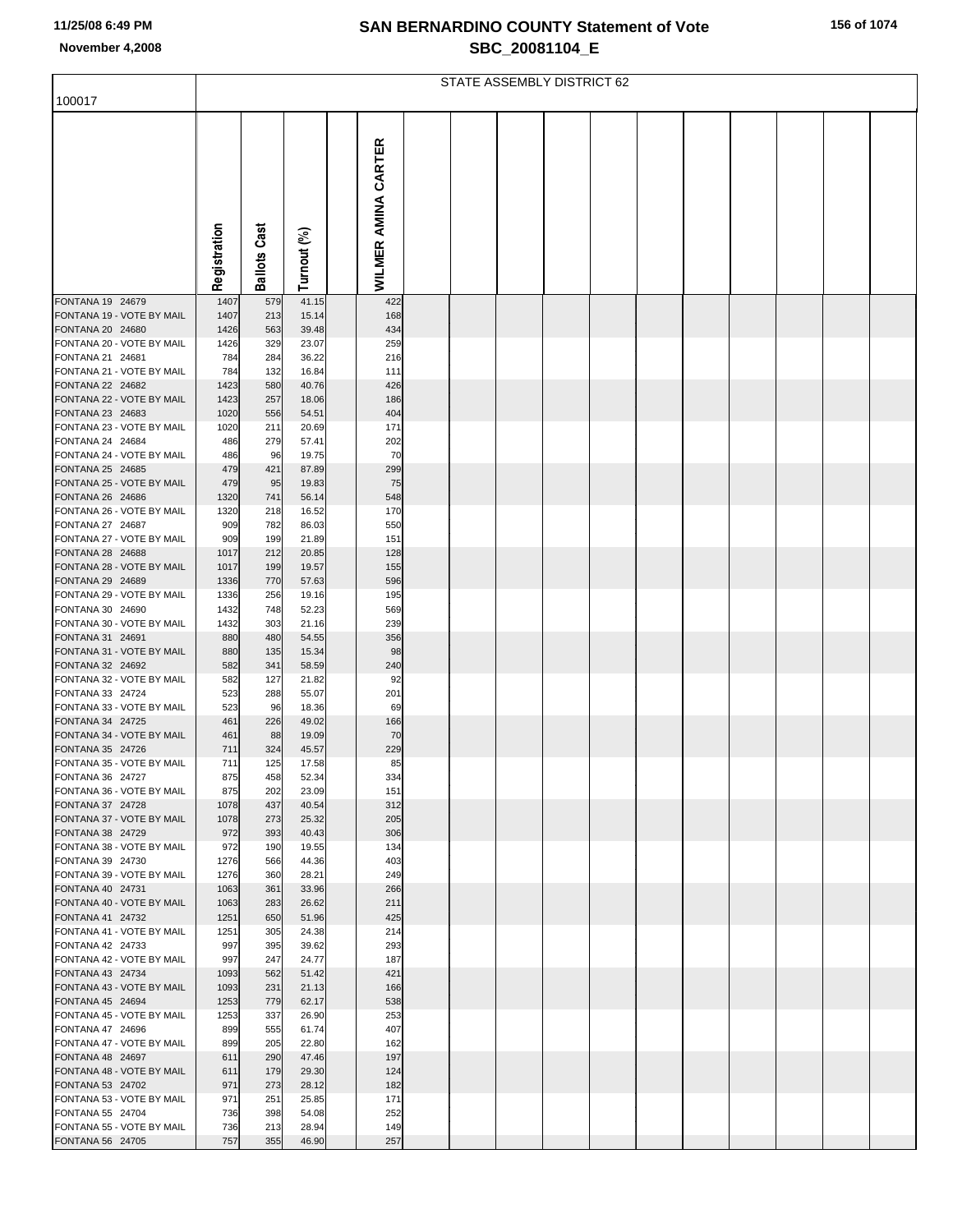| 157 of 1074 |  |
|-------------|--|
|-------------|--|

|                                                      | STATE ASSEMBLY DISTRICT 62 |                         |                |                            |  |             |  |  |  |                                                      |           |  |
|------------------------------------------------------|----------------------------|-------------------------|----------------|----------------------------|--|-------------|--|--|--|------------------------------------------------------|-----------|--|
| 100017                                               |                            |                         |                |                            |  |             |  |  |  |                                                      |           |  |
|                                                      | Registration               | <b>Ballots Cast</b>     | Turnout (%)    | <b>WILMER AMINA CARTER</b> |  |             |  |  |  |                                                      |           |  |
| FONTANA 56 - VOTE BY MAIL                            | 757                        | 179                     | 23.65          | 122                        |  |             |  |  |  |                                                      |           |  |
| FONTANA 57 24706<br>FONTANA 57 - VOTE BY MAIL        | 888<br>888                 | 412<br>217              | 46.40<br>24.44 | 299<br>168                 |  |             |  |  |  |                                                      |           |  |
| FONTANA 58 24707                                     | 919                        | 344                     | 37.43          | 235                        |  |             |  |  |  |                                                      |           |  |
| FONTANA 58 - VOTE BY MAIL                            | 919                        | 163                     | 17.74          | 113                        |  |             |  |  |  |                                                      |           |  |
| FONTANA 59 24708                                     | 467                        | 177                     | 37.90          | 140                        |  |             |  |  |  |                                                      |           |  |
| FONTANA 59 - VOTE BY MAIL<br>FONTANA 60 24709        | 467<br>556                 | 117<br>242              | 25.05<br>43.53 | 85<br>175                  |  |             |  |  |  |                                                      |           |  |
| FONTANA 60 - VOTE BY MAIL                            | 556                        | 109                     | 19.60          | 74                         |  |             |  |  |  |                                                      |           |  |
| FONTANA 61 24735                                     | 739                        | 244                     | 33.02          | 150                        |  |             |  |  |  |                                                      |           |  |
| FONTANA 61 - VOTE BY MAIL<br>FONTANA 62 24710        | 739<br>600                 | 292<br>261              | 39.51<br>43.50 | 203<br>192                 |  |             |  |  |  |                                                      |           |  |
| FONTANA 62 - VOTE BY MAIL                            | 600                        | 117                     | 19.50          | 95                         |  |             |  |  |  |                                                      |           |  |
| FONTANA 63 24711                                     | 1086                       | 542                     | 49.91          | 366                        |  |             |  |  |  |                                                      |           |  |
| FONTANA 63 - VOTE BY MAIL                            | 1086                       | 350                     | 32.23          | 243                        |  |             |  |  |  |                                                      |           |  |
| FONTANA 64 24712<br>FONTANA 64 - VOTE BY MAIL        | 940<br>940                 | 422<br>143              | 44.89<br>15.21 | 314<br>111                 |  |             |  |  |  |                                                      |           |  |
| FONTANA 65 24736                                     | 1030                       | 506                     | 49.13          | 338                        |  |             |  |  |  |                                                      |           |  |
| FONTANA 65 - VOTE BY MAIL                            | 1030                       | 244                     | 23.69          | 185                        |  |             |  |  |  |                                                      |           |  |
| FONTANA 66 24737                                     | 862                        | 447                     | 51.86          | 342                        |  |             |  |  |  |                                                      |           |  |
| FONTANA 66 - VOTE BY MAIL                            | 862                        | 142                     | 16.47          | 100                        |  |             |  |  |  |                                                      |           |  |
| FONTANA 67 24738<br>FONTANA 67 - VOTE BY MAIL        | 818<br>818                 | 323<br>156              | 39.49<br>19.07 | 249<br>111                 |  |             |  |  |  |                                                      |           |  |
| FONTANA 68 24739                                     | 938                        | 382                     | 40.72          | 280                        |  |             |  |  |  |                                                      |           |  |
| FONTANA 68 - VOTE BY MAIL                            | 938                        | 206                     | 21.96          | 158                        |  |             |  |  |  |                                                      |           |  |
| FONTANA 69 24740                                     | 449                        | 233                     | 51.89          | 168                        |  |             |  |  |  |                                                      |           |  |
| FONTANA 69 - VOTE BY MAIL<br>FONTANA 75 24741        | 449<br>659                 | 127<br>365              | 28.29<br>55.39 | 88<br>267                  |  |             |  |  |  |                                                      |           |  |
| FONTANA 75 - VOTE BY MAIL                            | 659                        | 169                     | 25.64          | 140                        |  |             |  |  |  |                                                      |           |  |
| FONTANA 80 24742                                     | 0                          | $\Omega$                | 0.00           | 0                          |  |             |  |  |  |                                                      |           |  |
| FONTANA 80 - VOTE BY MAIL                            | $\Omega$                   | $\Omega$                | 0.00           | $\Omega$                   |  |             |  |  |  |                                                      |           |  |
| FONTANA 81 24743<br>FONTANA 81 - VOTE BY MAIL        | $\Omega$<br>$\mathbf 0$    | $\Omega$<br>$\mathbf 0$ | 0.00<br>0.00   | $\Omega$<br>$\mathbf 0$    |  |             |  |  |  |                                                      |           |  |
| FONTANA 82 24722                                     | 177                        | 97                      | 54.80          | 80                         |  |             |  |  |  |                                                      |           |  |
| FONTANA 82 - VOTE BY MAIL                            | 177                        | 1                       | 0.56           |                            |  | *********** |  |  |  | <b>Insufficient Turnout to Protect Voter Privacy</b> | ********* |  |
| FONTANA 83 24723<br>FONTANA 83 - VOTE BY MAIL        |                            | $\Omega$<br>$\Omega$    | 0.00           |                            |  |             |  |  |  |                                                      |           |  |
| FONTANA 84 24744                                     | $\mathbf 0$                | $\Omega$                | 0.00<br>0.00   | $\Omega$                   |  |             |  |  |  |                                                      |           |  |
| FONTANA 84 - VOTE BY MAIL                            | $\pmb{0}$                  | $\mathbf{0}$            | 0.00           | $\mathbf 0$                |  |             |  |  |  |                                                      |           |  |
| FONTANA WEST 2 24746                                 | 681                        | 408                     | 59.91          | 290                        |  |             |  |  |  |                                                      |           |  |
| FONTANA WEST 2 - VOTE BY N<br>FONTANA WEST 3 24747   | 681<br>999                 | 89<br>943               | 13.07<br>94.39 | 60<br>676                  |  |             |  |  |  |                                                      |           |  |
| FONTANA WEST 3 - VOTE BY N                           | 999                        | 143                     | 14.31          | 104                        |  |             |  |  |  |                                                      |           |  |
| FONTANA WEST 4 24748                                 | 972                        | 72                      | 7.41           | 52                         |  |             |  |  |  |                                                      |           |  |
| FONTANA WEST 4 - VOTE BY N                           | 972                        | 125                     | 12.86          | 97                         |  |             |  |  |  |                                                      |           |  |
| FONTANA WEST 5 24749<br>FONTANA WEST 5 - VOTE BY N   | 860<br>860                 | 509<br>149              | 59.19<br>17.33 | 375<br>117                 |  |             |  |  |  |                                                      |           |  |
| FONTANA WEST 6 24750                                 | 774                        | 317                     | 40.96          | 223                        |  |             |  |  |  |                                                      |           |  |
| FONTANA WEST 6 - VOTE BY N                           | 774                        | 153                     | 19.77          | 108                        |  |             |  |  |  |                                                      |           |  |
| FONTANA WEST 10 24754                                | 429                        | 184                     | 42.89          | 136                        |  |             |  |  |  |                                                      |           |  |
| FONTANA WEST 10 - VOTE BY I<br>FONTANA WEST 16 24760 | 429                        | 63<br>$\Omega$          | 14.69<br>0.00  | 49<br>0                    |  |             |  |  |  |                                                      |           |  |
| FONTANA WEST 16 - VOTE BY I                          |                            | $\Omega$                | 0.00           | 0                          |  |             |  |  |  |                                                      |           |  |
| HIGHLAND 12 24872                                    |                            | 3                       | 75.00          |                            |  | *********** |  |  |  | Insufficient Turnout to Protect Voter Privacy        | ********* |  |
| HIGHLAND 12 - VOTE BY MAIL                           |                            | $\Omega$                | 0.00           |                            |  |             |  |  |  |                                                      |           |  |
| LYTLE CREEK 4 25200                                  | $\mathbf 0$                | $\Omega$<br>$\Omega$    | 0.00           | $\Omega$<br>$\mathbf 0$    |  |             |  |  |  |                                                      |           |  |
| LYTLE CREEK 4 - VOTE BY MAIL<br>MUSCOY 2 25386       | $\pmb{0}$<br>514           | 139                     | 0.00<br>27.04  | 97                         |  |             |  |  |  |                                                      |           |  |
| MUSCOY 2 - VOTE BY MAIL                              | 514                        | 82                      | 15.95          | 54                         |  |             |  |  |  |                                                      |           |  |
| MUSCOY 3 25387                                       | 609                        | 280                     | 45.98          | 204                        |  |             |  |  |  |                                                      |           |  |
| MUSCOY 3 - VOTE BY MAIL                              | 609                        | 82                      | 13.46          | 62                         |  |             |  |  |  |                                                      |           |  |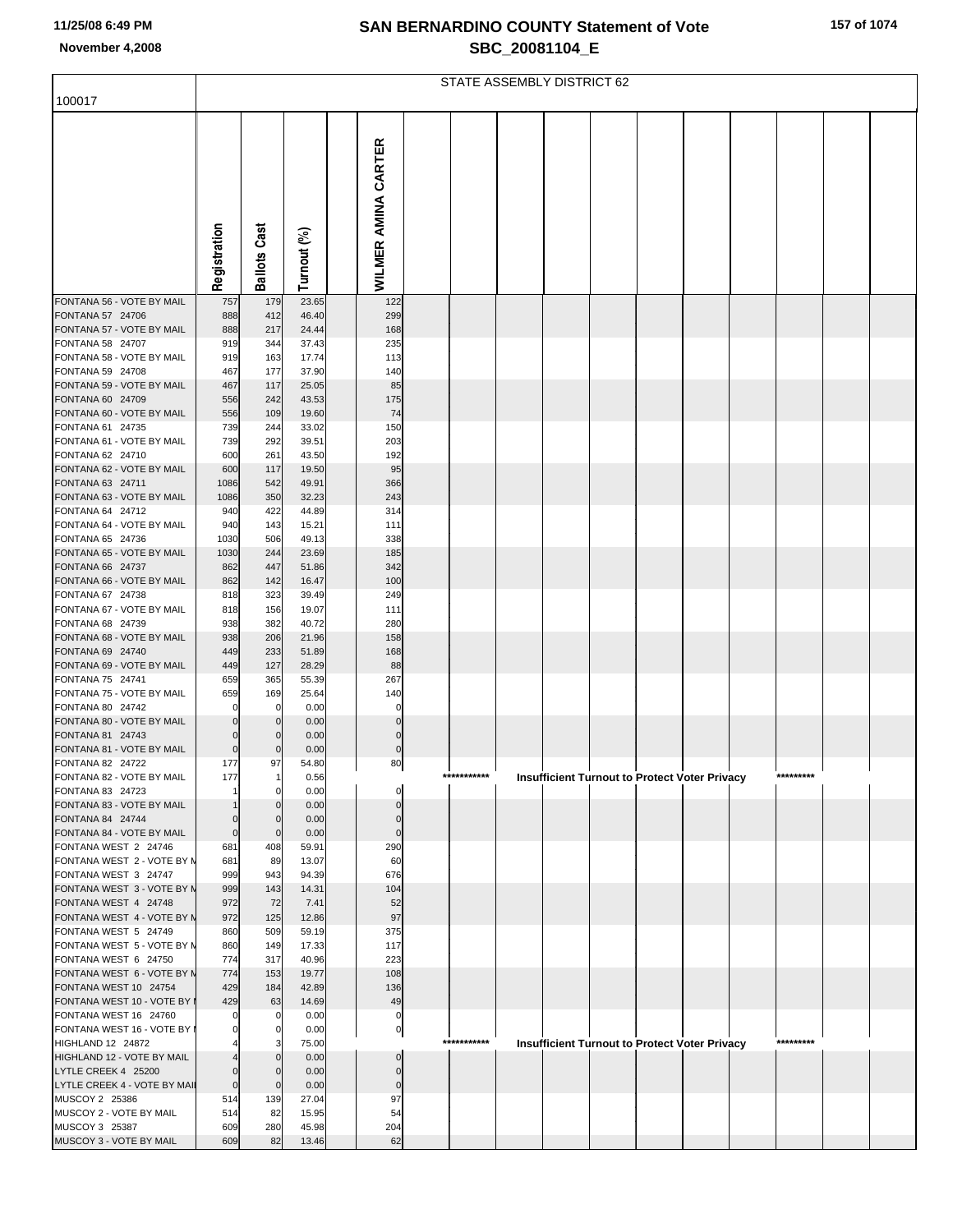| 158 of 1074 |  |
|-------------|--|
|-------------|--|

| 100017                                      |              | STATE ASSEMBLY DISTRICT 62 |                |                            |  |  |  |  |  |  |  |  |  |
|---------------------------------------------|--------------|----------------------------|----------------|----------------------------|--|--|--|--|--|--|--|--|--|
|                                             |              |                            |                |                            |  |  |  |  |  |  |  |  |  |
|                                             | Registration | Cast<br><b>Ballots</b>     | Turnout (%)    | <b>WILMER AMINA CARTER</b> |  |  |  |  |  |  |  |  |  |
| MUSCOY 4 25388                              | 950          | 414                        | 43.58          | 291                        |  |  |  |  |  |  |  |  |  |
| MUSCOY 4 - VOTE BY MAIL<br>MUSCOY 5 25389   | 950<br>948   | 138<br>415                 | 14.53<br>43.78 | 100<br>278                 |  |  |  |  |  |  |  |  |  |
| MUSCOY 5 - VOTE BY MAIL                     | 948          | 91                         | 9.60           | 65                         |  |  |  |  |  |  |  |  |  |
| RECHE CANYON 1 24660                        | 165          | 136                        | 82.42          | 66                         |  |  |  |  |  |  |  |  |  |
| RECHE CANYON 1 - VOTE BY M                  | 165          | 0                          | 0.00           | $\mathbf 0$                |  |  |  |  |  |  |  |  |  |
| RIALTO 1 25144<br>RIALTO 1 - VOTE BY MAIL   | 1421         | 611                        | 43.00          | 465                        |  |  |  |  |  |  |  |  |  |
| RIALTO 2 25145                              | 1421<br>216  | 493<br>131                 | 34.69<br>60.65 | 384<br>111                 |  |  |  |  |  |  |  |  |  |
| RIALTO 2 - VOTE BY MAIL                     | 216          | 9                          | 4.17           | 5                          |  |  |  |  |  |  |  |  |  |
| RIALTO 3 25146                              | 698          | 293                        | 41.98          | 226                        |  |  |  |  |  |  |  |  |  |
| RIALTO 3 - VOTE BY MAIL                     | 698          | 212                        | 30.37          | 170                        |  |  |  |  |  |  |  |  |  |
| RIALTO 4 25147<br>RIALTO 4 - VOTE BY MAIL   | 997<br>997   | 477<br>287                 | 47.84<br>28.79 | 348<br>235                 |  |  |  |  |  |  |  |  |  |
| RIALTO 5 25148                              | 849          | 444                        | 52.30          | 353                        |  |  |  |  |  |  |  |  |  |
| RIALTO 5 - VOTE BY MAIL                     | 849          | 217                        | 25.56          | 159                        |  |  |  |  |  |  |  |  |  |
| RIALTO 6 25149                              | 673          | 304                        | 45.17          | 259                        |  |  |  |  |  |  |  |  |  |
| RIALTO 6 - VOTE BY MAIL                     | 673          | 166                        | 24.67          | 131                        |  |  |  |  |  |  |  |  |  |
| RIALTO 7 25150<br>RIALTO 7 - VOTE BY MAIL   | 1283<br>1283 | 500<br>394                 | 38.97<br>30.71 | 406<br>324                 |  |  |  |  |  |  |  |  |  |
| RIALTO 8 25151                              | 757          | 252                        | 33.29          | 196                        |  |  |  |  |  |  |  |  |  |
| RIALTO 8 - VOTE BY MAIL                     | 757          | 224                        | 29.59          | 191                        |  |  |  |  |  |  |  |  |  |
| RIALTO 9 25152                              | 1350         | 606                        | 44.89          | 483                        |  |  |  |  |  |  |  |  |  |
| RIALTO 9 - VOTE BY MAIL<br>RIALTO 10 25153  | 1350<br>1057 | 257<br>563                 | 19.04<br>53.26 | 213<br>432                 |  |  |  |  |  |  |  |  |  |
| RIALTO 10 - VOTE BY MAIL                    | 1057         | 190                        | 17.98          | 151                        |  |  |  |  |  |  |  |  |  |
| RIALTO 11 25154                             | 583          | 256                        | 43.91          | 192                        |  |  |  |  |  |  |  |  |  |
| RIALTO 11 - VOTE BY MAIL                    | 583          | 129                        | 22.13          | 105                        |  |  |  |  |  |  |  |  |  |
| RIALTO 12 25155<br>RIALTO 12 - VOTE BY MAIL | 1054         | 634                        | 60.15          | 488                        |  |  |  |  |  |  |  |  |  |
| RIALTO 13 25156                             | 1054<br>1446 | 194<br>644                 | 18.41<br>44.54 | 156<br>528                 |  |  |  |  |  |  |  |  |  |
| RIALTO 13 - VOTE BY MAIL                    | 1446         | 281                        | 19.43          | 229                        |  |  |  |  |  |  |  |  |  |
| RIALTO 14 25157                             | 1349         | 667                        | 49.44          | 519                        |  |  |  |  |  |  |  |  |  |
| RIALTO 14 - VOTE BY MAIL                    | 1349         | 338                        | 25.06          | 289                        |  |  |  |  |  |  |  |  |  |
| RIALTO 15 25158<br>RIALTO 15 - VOTE BY MAIL | 1223<br>1223 | 457<br>216                 | 37.37<br>17.66 | 363<br>175                 |  |  |  |  |  |  |  |  |  |
| RIALTO 16 25159                             | 1174         | 601                        | 51.19          | 462                        |  |  |  |  |  |  |  |  |  |
| RIALTO 16 - VOTE BY MAIL                    | 1174         | 290                        | 24.70          | 241                        |  |  |  |  |  |  |  |  |  |
| RIALTO 17 25160                             | 1022         | 410                        | 40.12          | 330                        |  |  |  |  |  |  |  |  |  |
| RIALTO 17 - VOTE BY MAIL<br>RIALTO 18 25161 | 1022<br>1250 | 317<br>442                 | 31.02<br>35.36 | 266<br>343                 |  |  |  |  |  |  |  |  |  |
| RIALTO 18 - VOTE BY MAIL                    | 1250         | 296                        | 23.68          | 238                        |  |  |  |  |  |  |  |  |  |
| RIALTO 19 25162                             | 1253         | 485                        | 38.71          | 381                        |  |  |  |  |  |  |  |  |  |
| RIALTO 19 - VOTE BY MAIL                    | 1253         | 249                        | 19.87          | 198                        |  |  |  |  |  |  |  |  |  |
| RIALTO 20 25163                             | 1493         | 483                        | 32.35          | 378                        |  |  |  |  |  |  |  |  |  |
| RIALTO 20 - VOTE BY MAIL<br>RIALTO 21 25164 | 1493<br>1561 | 309<br>667                 | 20.70<br>42.73 | 258<br>513                 |  |  |  |  |  |  |  |  |  |
| RIALTO 21 - VOTE BY MAIL                    | 1561         | 362                        | 23.19          | 295                        |  |  |  |  |  |  |  |  |  |
| RIALTO 22 25165                             | 1327         | 567                        | 42.73          | 435                        |  |  |  |  |  |  |  |  |  |
| RIALTO 22 - VOTE BY MAIL                    | 1327         | 322                        | 24.27          | 274                        |  |  |  |  |  |  |  |  |  |
| RIALTO 23 25166<br>RIALTO 23 - VOTE BY MAIL | 1019<br>1019 | 327<br>163                 | 32.09<br>16.00 | 253<br>136                 |  |  |  |  |  |  |  |  |  |
| RIALTO 24 25167                             | 848          | 496                        | 58.49          | 369                        |  |  |  |  |  |  |  |  |  |
| RIALTO 24 - VOTE BY MAIL                    | 848          | 206                        | 24.29          | 159                        |  |  |  |  |  |  |  |  |  |
| RIALTO 25 25168                             | 1354         | 635                        | 46.90          | 457                        |  |  |  |  |  |  |  |  |  |
| RIALTO 25 - VOTE BY MAIL                    | 1354         | 288                        | 21.27          | 222                        |  |  |  |  |  |  |  |  |  |
| RIALTO 26 25169<br>RIALTO 26 - VOTE BY MAIL | 1145<br>1145 | 459<br>238                 | 40.09<br>20.79 | 345<br>194                 |  |  |  |  |  |  |  |  |  |
| RIALTO 27 25170                             | 1367         | 597                        | 43.67          | 465                        |  |  |  |  |  |  |  |  |  |
| RIALTO 27 - VOTE BY MAIL                    | 1367         | 302                        | 22.09          | 230                        |  |  |  |  |  |  |  |  |  |
| RIALTO 28 25171                             | 881          | 386                        | 43.81          | 294                        |  |  |  |  |  |  |  |  |  |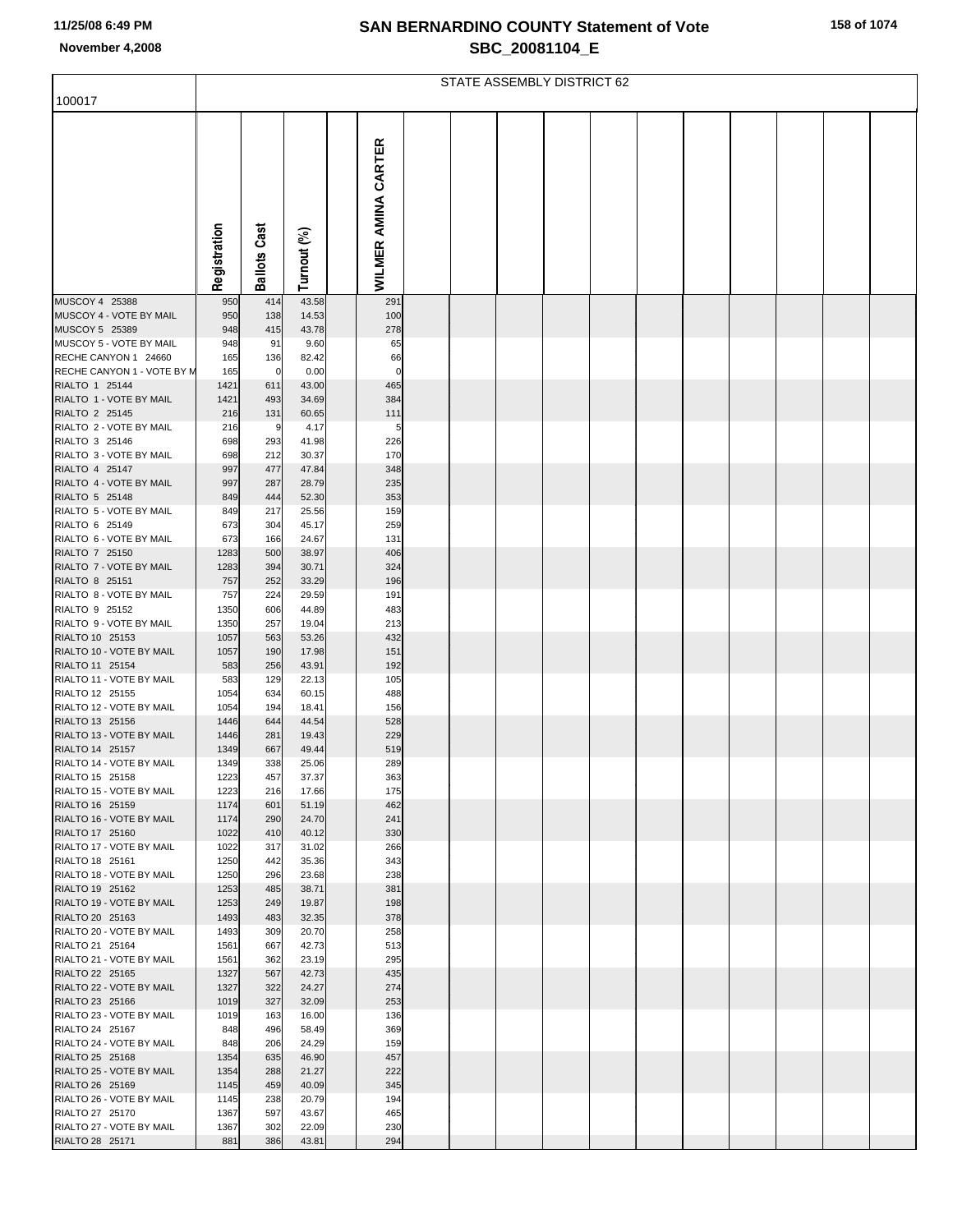| 159 of 1074 |  |
|-------------|--|
|-------------|--|

|                                                        |                    | STATE ASSEMBLY DISTRICT 62 |                |                            |             |                                                                   |  |  |  |  |
|--------------------------------------------------------|--------------------|----------------------------|----------------|----------------------------|-------------|-------------------------------------------------------------------|--|--|--|--|
| 100017                                                 |                    |                            |                |                            |             |                                                                   |  |  |  |  |
|                                                        | Registration       | <b>Ballots Cast</b>        | Turnout (%)    | <b>WILMER AMINA CARTER</b> |             |                                                                   |  |  |  |  |
| RIALTO 28 - VOTE BY MAIL                               | 881                | 201                        | 22.81          | 139                        |             |                                                                   |  |  |  |  |
| RIALTO 29 25172<br>RIALTO 29 - VOTE BY MAIL            | 59<br>59           | 38<br>$\mathbf 0$          | 64.41<br>0.00  | 28                         |             |                                                                   |  |  |  |  |
| RIALTO 30 25173                                        |                    |                            | 0.00           |                            |             |                                                                   |  |  |  |  |
| RIALTO 30 - VOTE BY MAIL                               |                    | 0                          | 0.00           |                            |             |                                                                   |  |  |  |  |
| RIALTO 31 25174                                        | 1333               | 615                        | 46.14          | 471                        |             |                                                                   |  |  |  |  |
| RIALTO 31 - VOTE BY MAIL<br>RIALTO 32 25175            | 1333<br>673        | 452<br>297                 | 33.91<br>44.13 | 352<br>230                 |             |                                                                   |  |  |  |  |
| RIALTO 32 - VOTE BY MAIL                               | 673                | 121                        | 17.98          | 99                         |             |                                                                   |  |  |  |  |
| RIALTO 33 25176                                        | 704                | 311                        | 44.18          | 256                        |             |                                                                   |  |  |  |  |
| RIALTO 33 - VOTE BY MAIL<br>RIALTO 34 25177            | 704<br>687         | 172<br>276                 | 24.43<br>40.17 | 128<br>215                 |             |                                                                   |  |  |  |  |
| RIALTO 34 - VOTE BY MAIL                               | 687                | 157                        | 22.85          | 127                        |             |                                                                   |  |  |  |  |
| RIALTO 35 25178                                        | 520                | 338                        | 65.00          | 245                        |             |                                                                   |  |  |  |  |
| RIALTO 35 - VOTE BY MAIL<br>RIALTO 36 25179            | 520<br>776         | 110<br>411                 | 21.15<br>52.96 | 89<br>291                  |             |                                                                   |  |  |  |  |
| RIALTO 36 - VOTE BY MAIL                               | 776                | 180                        | 23.20          | 129                        |             |                                                                   |  |  |  |  |
| RIALTO 37 25180                                        | 904                | 323                        | 35.73          | 260                        |             |                                                                   |  |  |  |  |
| RIALTO 37 - VOTE BY MAIL                               | 904                | 164                        | 18.14          | 141                        |             |                                                                   |  |  |  |  |
| RIALTO 38 25181<br>RIALTO 38 - VOTE BY MAIL            | 955<br>955         | 492<br>217                 | 51.52<br>22.72 | 385<br>188                 |             |                                                                   |  |  |  |  |
| RIALTO 39 25182                                        |                    | 0                          | 0.00           | 0                          |             |                                                                   |  |  |  |  |
| RIALTO 39 - VOTE BY MAIL                               |                    |                            | 0.00           | 0                          | *********** | *********                                                         |  |  |  |  |
| RIALTO 40 25183<br>RIALTO 40 - VOTE BY MAIL            |                    | $\mathbf 0$                | 33.33<br>0.00  | $\mathbf 0$                |             | <b>Insufficient Turnout to Protect Voter Privacy</b>              |  |  |  |  |
| RIALTO NORTH 1 25202                                   | 1241               | 605                        | 48.75          | 458                        |             |                                                                   |  |  |  |  |
| RIALTO NORTH 1 - VOTE BY M.                            | 1241               | 356                        | 28.69          | 265                        |             |                                                                   |  |  |  |  |
| RIALTO NORTH 2 25203<br>RIALTO NORTH 2 - VOTE BY M.    | 396<br>396         | 201<br>90                  | 50.76<br>22.73 | 157<br>72                  |             |                                                                   |  |  |  |  |
| RIALTO NORTH 3 25204                                   | 116                | 75                         | 64.66          | 58                         |             |                                                                   |  |  |  |  |
| RIALTO NORTH 3 - VOTE BY M.                            | 116                | $\mathbf 0$                | 0.00           | $\mathbf 0$                |             |                                                                   |  |  |  |  |
| RIALTO NORTH 4 25205<br>RIALTO NORTH 4 - VOTE BY M.    | 152<br>152         | 105<br>$\mathbf{1}$        | 69.08<br>0.66  | 78                         | *********** | *********                                                         |  |  |  |  |
| RIALTO NORTH 5 25206                                   | $\mathbf{0}$       | $\mathbf 0$                | 0.00           | $\overline{0}$             |             | <b>Insufficient Turnout to Protect Voter Privacy</b>              |  |  |  |  |
| RIALTO NORTH 5 - VOTE BY M.                            |                    |                            | 0.00           |                            | *********** | *********<br><b>Insufficient Turnout to Protect Voter Privacy</b> |  |  |  |  |
| RIALTO NORTH 6 25207                                   |                    | 0                          | 0.00           |                            |             |                                                                   |  |  |  |  |
| RIALTO NORTH 6 - VOTE BY M.<br>RIALTO NORTH 7 25208    |                    | $\mathbf 0$<br>$\mathbf 0$ | 0.00<br>0.00   |                            |             |                                                                   |  |  |  |  |
| RIALTO NORTH 7 - VOTE BY M.                            | $\Omega$           | $\mathbf 0$                | 0.00           |                            |             |                                                                   |  |  |  |  |
| RIALTO NORTH 8 25209<br>RIALTO NORTH 8 - VOTE BY M.    |                    | 0                          | 0.00           |                            |             |                                                                   |  |  |  |  |
| RIALTO NORTH 9 25210                                   |                    | 0                          | 0.00<br>0.00   |                            |             |                                                                   |  |  |  |  |
| RIALTO NORTH 9 - VOTE BY M.                            |                    | $\Omega$                   | 0.00           |                            |             |                                                                   |  |  |  |  |
| RIALTO NORTH 10 25211                                  |                    | $\Omega$                   | 0.00           |                            |             |                                                                   |  |  |  |  |
| RIALTO NORTH 10 - VOTE BY M<br>SAN BERNARDINO 20 25288 | $\mathbf 0$<br>382 | $\mathbf 0$<br>118         | 0.00<br>30.89  | 89                         |             |                                                                   |  |  |  |  |
| SAN BERNARDINO 20 - VOTE E                             | 382                | 75                         | 19.63          | 65                         |             |                                                                   |  |  |  |  |
| SAN BERNARDINO 22 25290                                | 1035               | 452                        | 43.67          | 368                        |             |                                                                   |  |  |  |  |
| SAN BERNARDINO 22 - VOTE E<br>SAN BERNARDINO 23 25291  | 1035<br>908        | 218<br>323                 | 21.06<br>35.57 | 182<br>262                 |             |                                                                   |  |  |  |  |
| SAN BERNARDINO 23 - VOTE E                             | 908                | 209                        | 23.02          | 186                        |             |                                                                   |  |  |  |  |
| SAN BERNARDINO 24 25292                                | 1239               | 453                        | 36.56          | 354                        |             |                                                                   |  |  |  |  |
| SAN BERNARDINO 24 - VOTE E<br>SAN BERNARDINO 25 25293  | 1239<br>972        | 285<br>405                 | 23.00<br>41.67 | 248<br>313                 |             |                                                                   |  |  |  |  |
| SAN BERNARDINO 25 - VOTE E                             | 972                | 188                        | 19.34          | 165                        |             |                                                                   |  |  |  |  |
| SAN BERNARDINO 26 25294                                | 19                 | $\overline{4}$             | 21.05          |                            | *********** | *********<br><b>Insufficient Turnout to Protect Voter Privacy</b> |  |  |  |  |
| SAN BERNARDINO 26 - VOTE E<br>SAN BERNARDINO 27 25295  | 19<br>393          | $\mathbf{1}$<br>124        | 5.26<br>31.55  | 87                         | *********** | *********<br><b>Insufficient Turnout to Protect Voter Privacy</b> |  |  |  |  |
| SAN BERNARDINO 27 - VOTE E                             | 393                | 82                         | 20.87          | 58                         |             |                                                                   |  |  |  |  |
| SAN BERNARDINO 28 25296                                | 1338               | 446                        | 33.33          | 305                        |             |                                                                   |  |  |  |  |
| SAN BERNARDINO 28 - VOTE E                             | 1338               | 253                        | 18.91          | 198                        |             |                                                                   |  |  |  |  |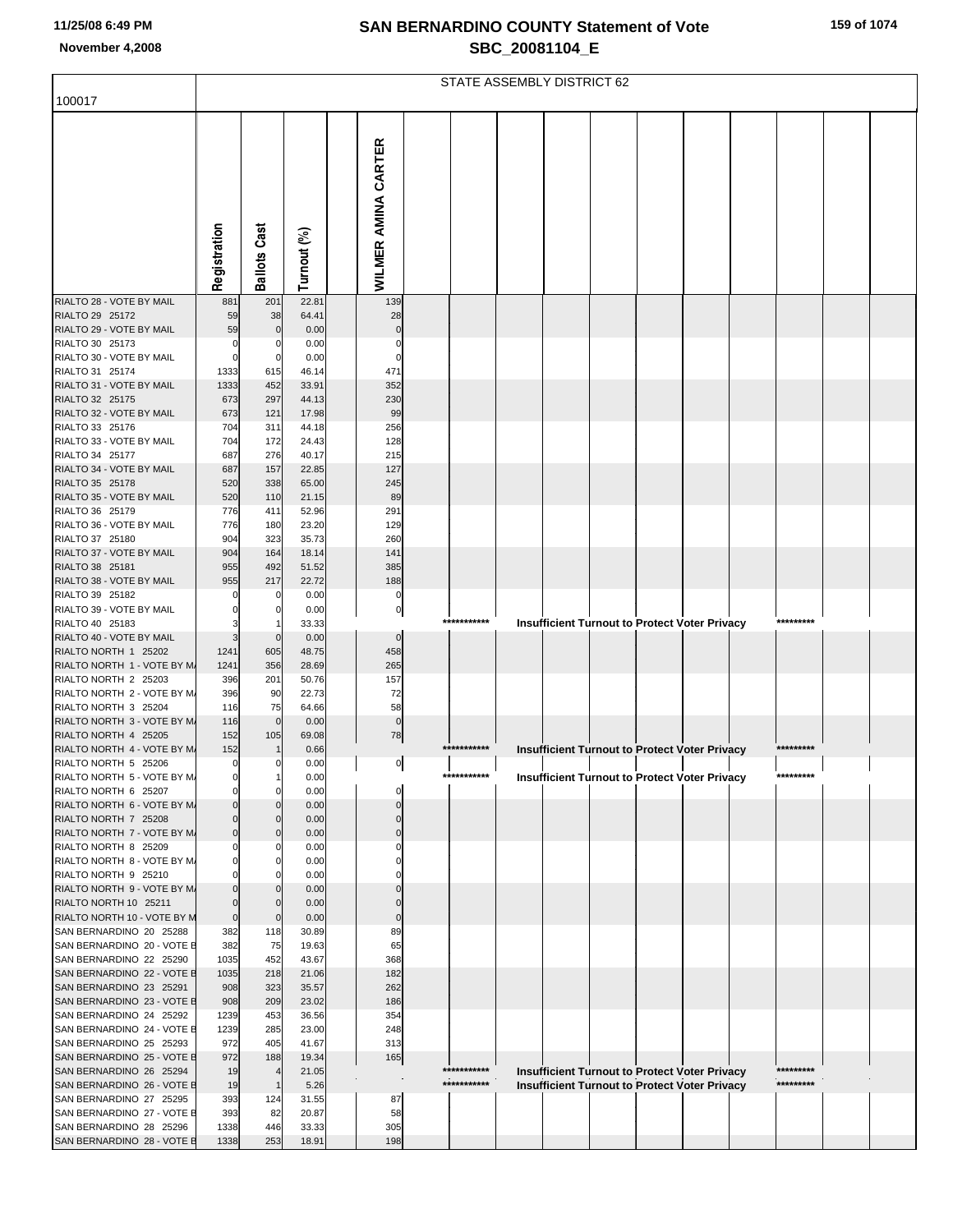|  |  |  | 160 of 1074 |  |
|--|--|--|-------------|--|
|--|--|--|-------------|--|

|                                                       |                | STATE ASSEMBLY DISTRICT 62 |                |                            |  |             |  |                                                      |  |  |  |  |           |  |  |
|-------------------------------------------------------|----------------|----------------------------|----------------|----------------------------|--|-------------|--|------------------------------------------------------|--|--|--|--|-----------|--|--|
| 100017                                                |                |                            |                |                            |  |             |  |                                                      |  |  |  |  |           |  |  |
|                                                       | Registration   | <b>Ballots Cast</b>        | Turnout (%)    | <b>WILMER AMINA CARTER</b> |  |             |  |                                                      |  |  |  |  |           |  |  |
| SAN BERNARDINO 29 25297                               | 1059           | 396                        | 37.39          | 273                        |  |             |  |                                                      |  |  |  |  |           |  |  |
| SAN BERNARDINO 29 - VOTE E                            | 1059           | 205                        | 19.36          | 161<br>229                 |  |             |  |                                                      |  |  |  |  |           |  |  |
| SAN BERNARDINO 30 25298<br>SAN BERNARDINO 30 - VOTE E | 954<br>954     | 319<br>254                 | 33.44<br>26.62 | 183                        |  |             |  |                                                      |  |  |  |  |           |  |  |
| SAN BERNARDINO 34 25302                               | 1194           | 380                        | 31.83          | 303                        |  |             |  |                                                      |  |  |  |  |           |  |  |
| SAN BERNARDINO 34 - VOTE E                            | 1194           | 275                        | 23.03          | 234                        |  |             |  |                                                      |  |  |  |  |           |  |  |
| SAN BERNARDINO 35 25303                               | 1123           | 446                        | 39.72          | 338                        |  |             |  |                                                      |  |  |  |  |           |  |  |
| SAN BERNARDINO 35 - VOTE E                            | 1123           | 215                        | 19.15          | 180                        |  |             |  |                                                      |  |  |  |  |           |  |  |
| SAN BERNARDINO 36 25304                               | 1210           | 340                        | 28.10          | 252                        |  |             |  |                                                      |  |  |  |  |           |  |  |
| SAN BERNARDINO 36 - VOTE E<br>SAN BERNARDINO 37 25305 | 1210<br>793    | 186<br>288                 | 15.37<br>36.32 | 145<br>198                 |  |             |  |                                                      |  |  |  |  |           |  |  |
| SAN BERNARDINO 37 - VOTE E                            | 793            | 201                        | 25.35          | 147                        |  |             |  |                                                      |  |  |  |  |           |  |  |
| SAN BERNARDINO 38 25306                               | 13             | 9                          | 69.23          |                            |  |             |  |                                                      |  |  |  |  |           |  |  |
| SAN BERNARDINO 38 - VOTE E                            | 13             | $\mathbf 0$                | 0.00           | $\Omega$                   |  |             |  |                                                      |  |  |  |  |           |  |  |
| SAN BERNARDINO 39 25307                               | 1183           | 481                        | 40.66          | 358                        |  |             |  |                                                      |  |  |  |  |           |  |  |
| SAN BERNARDINO 39 - VOTE E                            | 1183           | 236                        | 19.95          | 199                        |  |             |  |                                                      |  |  |  |  |           |  |  |
| SAN BERNARDINO 40 25308                               | 1189           | 358                        | 30.11          | 260                        |  |             |  |                                                      |  |  |  |  |           |  |  |
| SAN BERNARDINO 40 - VOTE B<br>SAN BERNARDINO 41 25309 | 1189<br>666    | 167<br>248                 | 14.05<br>37.24 | 138<br>182                 |  |             |  |                                                      |  |  |  |  |           |  |  |
| SAN BERNARDINO 41 - VOTE E                            | 666            | 117                        | 17.57          | 86                         |  |             |  |                                                      |  |  |  |  |           |  |  |
| SAN BERNARDINO 42 25310                               | 721            | 237                        | 32.87          | 176                        |  |             |  |                                                      |  |  |  |  |           |  |  |
| SAN BERNARDINO 42 - VOTE E                            | 721            | 89                         | 12.34          | 73                         |  |             |  |                                                      |  |  |  |  |           |  |  |
| SAN BERNARDINO 43 25311                               | 693            | 296                        | 42.71          | 242                        |  |             |  |                                                      |  |  |  |  |           |  |  |
| SAN BERNARDINO 43 - VOTE E                            | 693            | 178                        | 25.69          | 157                        |  |             |  |                                                      |  |  |  |  |           |  |  |
| SAN BERNARDINO 44 25312<br>SAN BERNARDINO 44 - VOTE E | 833<br>833     | 370<br>181                 | 44.42<br>21.73 | 271<br>153                 |  |             |  |                                                      |  |  |  |  |           |  |  |
| SAN BERNARDINO 45 25313                               | 697            | 247                        | 35.44          | 178                        |  |             |  |                                                      |  |  |  |  |           |  |  |
| SAN BERNARDINO 45 - VOTE E                            | 697            | 126                        | 18.08          | 114                        |  |             |  |                                                      |  |  |  |  |           |  |  |
| SAN BERNARDINO 46 25314                               | 684            | 252                        | 36.84          | 176                        |  |             |  |                                                      |  |  |  |  |           |  |  |
| SAN BERNARDINO 46 - VOTE E                            | 684            | 106                        | 15.50          | 88                         |  |             |  |                                                      |  |  |  |  |           |  |  |
| SAN BERNARDINO 47 25315                               | 1045           | 370                        | 35.41          | 238                        |  |             |  |                                                      |  |  |  |  |           |  |  |
| SAN BERNARDINO 47 - VOTE E<br>SAN BERNARDINO 48 25316 | 1045           | 228<br>$\mathbf{1}$        | 21.82<br>50.00 | 180                        |  | *********** |  | <b>Insufficient Turnout to Protect Voter Privacy</b> |  |  |  |  | ********* |  |  |
| SAN BERNARDINO 48 - VOTE E                            | $\overline{2}$ | 0                          | 0.00           | $\mathsf{O}$               |  |             |  |                                                      |  |  |  |  |           |  |  |
| SAN BERNARDINO 49 25317                               | 1184           | 427                        | 36.06          | 312                        |  |             |  |                                                      |  |  |  |  |           |  |  |
| SAN BERNARDINO 49 - VOTE E                            | 1184           | 313                        | 26.44          | 239                        |  |             |  |                                                      |  |  |  |  |           |  |  |
| SAN BERNARDINO 50 25318                               | 1094           | 426                        | 38.94          | 325                        |  |             |  |                                                      |  |  |  |  |           |  |  |
| SAN BERNARDINO 50 - VOTE E                            | 1094           | 197                        | 18.01          | 151                        |  |             |  |                                                      |  |  |  |  |           |  |  |
| SAN BERNARDINO 51 25319<br>SAN BERNARDINO 51 - VOTE E | 1101           | 371<br>249                 | 33.70<br>22.62 | 282<br>191                 |  |             |  |                                                      |  |  |  |  |           |  |  |
| SAN BERNARDINO 52 25320                               | 1101<br>1272   | 603                        | 47.41          | 475                        |  |             |  |                                                      |  |  |  |  |           |  |  |
| SAN BERNARDINO 52 - VOTE E                            | 1272           | 252                        | 19.81          | 197                        |  |             |  |                                                      |  |  |  |  |           |  |  |
| SAN BERNARDINO 53 25321                               | 1058           | 394                        | 37.24          | 267                        |  |             |  |                                                      |  |  |  |  |           |  |  |
| SAN BERNARDINO 53 - VOTE E                            | 1058           | 196                        | 18.53          | 145                        |  |             |  |                                                      |  |  |  |  |           |  |  |
| SAN BERNARDINO 54 25322                               | 1140           | 292                        | 25.61          | 199                        |  |             |  |                                                      |  |  |  |  |           |  |  |
| SAN BERNARDINO 54 - VOTE E<br>SAN BERNARDINO 55 25323 | 1140           | 317<br>$\overline{4}$      | 27.81<br>44.44 | 251                        |  | *********** |  |                                                      |  |  |  |  | ********* |  |  |
| SAN BERNARDINO 55 - VOTE E                            |                | $\mathbf 0$                | 0.00           | $\overline{0}$             |  |             |  | <b>Insufficient Turnout to Protect Voter Privacy</b> |  |  |  |  |           |  |  |
| SAN BERNARDINO 56 25324                               | 6              | 3                          | 50.00          |                            |  | *********** |  | Insufficient Turnout to Protect Voter Privacy        |  |  |  |  | ********  |  |  |
| SAN BERNARDINO 56 - VOTE E                            | 6              | $\mathbf 0$                | 0.00           | $\overline{0}$             |  |             |  |                                                      |  |  |  |  |           |  |  |
| SAN BERNARDINO 57 25325                               | 1020           | 394                        | 38.63          | 274                        |  |             |  |                                                      |  |  |  |  |           |  |  |
| SAN BERNARDINO 57 - VOTE E                            | 1020           | 274                        | 26.86          | 212                        |  |             |  |                                                      |  |  |  |  |           |  |  |
| SAN BERNARDINO 58 25326<br>SAN BERNARDINO 58 - VOTE E | 42<br>42       | 22<br>3                    | 52.38<br>7.14  | 18                         |  | *********** |  |                                                      |  |  |  |  | ********* |  |  |
| SAN BERNARDINO 59 25327                               | 1143           | 453                        | 39.63          | 301                        |  |             |  | <b>Insufficient Turnout to Protect Voter Privacy</b> |  |  |  |  |           |  |  |
| SAN BERNARDINO 59 - VOTE E                            | 1143           | 270                        | 23.62          | 190                        |  |             |  |                                                      |  |  |  |  |           |  |  |
| SAN BERNARDINO 61 25329                               |                | 3                          | 300.00         |                            |  | *********** |  | Insufficient Turnout to Protect Voter Privacy        |  |  |  |  | ********* |  |  |
| SAN BERNARDINO 61 - VOTE E                            |                | 0                          | 0.00           | $\mathbf{0}$               |  |             |  |                                                      |  |  |  |  |           |  |  |
| SAN BERNARDINO 62 25330                               | 260            | 178                        | 68.46          | 137                        |  |             |  |                                                      |  |  |  |  |           |  |  |
| SAN BERNARDINO 62 - VOTE E<br>SAN BERNARDINO 94 25245 | 260            | 9                          | 3.46<br>100.00 | 8                          |  | *********** |  |                                                      |  |  |  |  | ********* |  |  |
|                                                       |                |                            |                |                            |  |             |  | <b>Insufficient Turnout to Protect Voter Privacy</b> |  |  |  |  |           |  |  |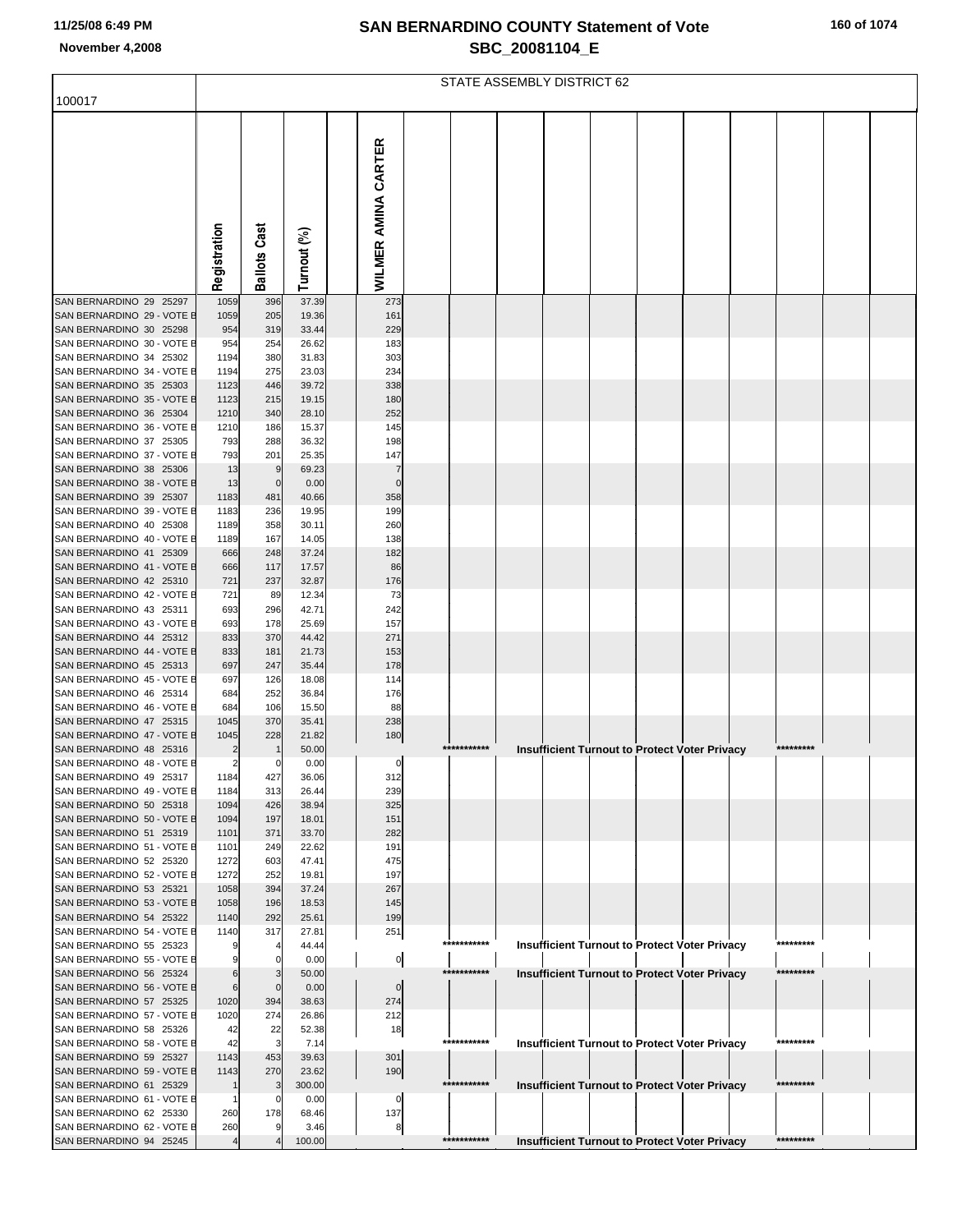|  |  |  |  | 161 of 1074 |
|--|--|--|--|-------------|
|--|--|--|--|-------------|

|                                                       | STATE ASSEMBLY DISTRICT 62 |                     |                 |                            |             |  |                                                      |  |  |  |  |           |  |
|-------------------------------------------------------|----------------------------|---------------------|-----------------|----------------------------|-------------|--|------------------------------------------------------|--|--|--|--|-----------|--|
| 100017                                                |                            |                     |                 |                            |             |  |                                                      |  |  |  |  |           |  |
|                                                       | Registration               | <b>Ballots Cast</b> | Turnout (%)     | <b>WILMER AMINA CARTER</b> |             |  |                                                      |  |  |  |  |           |  |
| SAN BERNARDINO 94 - VOTE E                            |                            | $\mathbf 0$         | 0.00            | $\mathbf 0$                |             |  |                                                      |  |  |  |  |           |  |
| SAN BERNARDINO 102 25253<br>SAN BERNARDINO 102 - VOTE | 196<br>196                 | 88<br>14            | 44.90<br>7.14   | 74<br>11                   |             |  |                                                      |  |  |  |  |           |  |
| SAN BERNARDINO 103 25254                              |                            | 0                   | 0.00            | 0                          |             |  |                                                      |  |  |  |  |           |  |
| SAN BERNARDINO 103 - VOTE                             |                            | C                   | 0.00            |                            |             |  |                                                      |  |  |  |  |           |  |
| SAN BERNARDINO 104 25255                              |                            | C                   | 0.00            |                            |             |  |                                                      |  |  |  |  |           |  |
| SAN BERNARDINO 104 - VOTE                             |                            |                     | 0.00            |                            |             |  |                                                      |  |  |  |  |           |  |
| SAN BERNARDINO 105 25256                              | 0                          | $\Omega$            | 0.00            |                            |             |  |                                                      |  |  |  |  |           |  |
| SAN BERNARDINO 105 - VOTE                             | $\pmb{0}$                  | $\mathbf 0$         | 0.00            | $\Omega$                   |             |  |                                                      |  |  |  |  |           |  |
| SAN BERNARDINO 106 25257<br>SAN BERNARDINO 106 - VOTE | 325<br>325                 | 75<br>128           | 23.08<br>39.38  | 50<br>91                   |             |  |                                                      |  |  |  |  |           |  |
| SAN BERNARDINO 107 25258                              | 814                        | 388                 | 47.67           | 260                        |             |  |                                                      |  |  |  |  |           |  |
| SAN BERNARDINO 107 - VOTE                             | 814                        | 241                 | 29.61           | 155                        |             |  |                                                      |  |  |  |  |           |  |
| SAN BERNARDINO 108 25259                              | 0                          | $\mathbf 0$         | 0.00            | 0                          |             |  |                                                      |  |  |  |  |           |  |
| SAN BERNARDINO 108 - VOTE                             | $\pmb{0}$                  | $\mathbf 0$         | 0.00            | $\overline{0}$             |             |  |                                                      |  |  |  |  |           |  |
| SAN BERNARDINO 112 25333                              | 394                        | 197                 | 50.00           | 131                        |             |  |                                                      |  |  |  |  |           |  |
| SAN BERNARDINO 112 - VOTE<br>SAN BERNARDINO 113 25261 | 394<br>79                  | 65<br>48            | 16.50<br>60.76  | 49<br>35                   |             |  |                                                      |  |  |  |  |           |  |
| SAN BERNARDINO 113 - VOTE                             | 79                         | $\pmb{0}$           | 0.00            | $\mathbf 0$                |             |  |                                                      |  |  |  |  |           |  |
| SAN BERNARDINO 114 25334                              | 440                        | 91                  | 20.68           | 62                         |             |  |                                                      |  |  |  |  |           |  |
| SAN BERNARDINO 114 - VOTE                             | 440                        | 126                 | 28.64           | 92                         |             |  |                                                      |  |  |  |  |           |  |
| SAN BERNARDINO 115 25335                              | 482                        | 99                  | 20.54           | $77$                       |             |  |                                                      |  |  |  |  |           |  |
| SAN BERNARDINO 115 - VOTE<br>SAN BERNARDINO 121 25338 | 482                        | 77<br>4             | 15.98<br>100.00 | 54                         | *********** |  | Insufficient Turnout to Protect Voter Privacy        |  |  |  |  | ********  |  |
| SAN BERNARDINO 121 - VOTE                             |                            | $\Omega$            | 0.00            |                            |             |  |                                                      |  |  |  |  |           |  |
| SAN BERNARDINO 122 25339                              | 0                          | $\Omega$            | 0.00            | 0                          |             |  |                                                      |  |  |  |  |           |  |
| SAN BERNARDINO 122 - VOTE                             | 0                          | $\Omega$            | 0.00            |                            |             |  |                                                      |  |  |  |  |           |  |
| SAN BERNARDINO 123 25340                              |                            |                     | 100.00          |                            | *********** |  | Insufficient Turnout to Protect Voter Privacy        |  |  |  |  | ********  |  |
| SAN BERNARDINO 123 - VOTE                             |                            | C                   | 0.00            |                            |             |  |                                                      |  |  |  |  |           |  |
| SAN BERNARDINO 124 25341<br>SAN BERNARDINO 124 - VOTE |                            | $\sqrt{ }$<br>0     | 0.00<br>0.00    | 0                          |             |  |                                                      |  |  |  |  |           |  |
| SAN BERNARDINO 125 25342                              | 8                          | 6                   | 75.00           |                            |             |  |                                                      |  |  |  |  |           |  |
| SAN BERNARDINO 125 - VOTE                             | 8                          | 0                   | 0.00            |                            |             |  |                                                      |  |  |  |  |           |  |
| SAN BERNARDINO 126 25343                              | 9                          | 5                   | 55.56           | 5                          |             |  |                                                      |  |  |  |  |           |  |
| SAN BERNARDINO 126 - VOTE I                           |                            |                     | 0.00            |                            |             |  |                                                      |  |  |  |  |           |  |
| SAN BERNARDINO 127 25344                              |                            |                     | 0.00            |                            |             |  |                                                      |  |  |  |  |           |  |
| SAN BERNARDINO 127 - VOTE<br>SAN BERNARDINO 128 25345 |                            | $\Omega$            | 0.00<br>0.00    |                            |             |  |                                                      |  |  |  |  |           |  |
| SAN BERNARDINO 128 - VOTE                             | 0                          | $\Omega$            | 0.00            |                            |             |  |                                                      |  |  |  |  |           |  |
| SAN BERNARDINO 129 25346                              |                            | C                   | 0.00            |                            |             |  |                                                      |  |  |  |  |           |  |
| SAN BERNARDINO 129 - VOTE                             |                            | C                   | 0.00            |                            |             |  |                                                      |  |  |  |  |           |  |
| SAN BERNARDINO 130 25347<br>SAN BERNARDINO 130 - VOTE |                            | $\sqrt{ }$          | 0.00<br>0.00    |                            |             |  |                                                      |  |  |  |  |           |  |
| SAN BERNARDINO 131 25348                              |                            | $\Omega$            | 0.00            |                            |             |  |                                                      |  |  |  |  |           |  |
| SAN BERNARDINO 131 - VOTE                             | 0                          | $\mathbf 0$         | 0.00            | 0                          |             |  |                                                      |  |  |  |  |           |  |
| SAN BERNARDINO 138 25349                              | 156                        | 73                  | 46.79           | 43                         |             |  |                                                      |  |  |  |  |           |  |
| SAN BERNARDINO 138 - VOTE                             | 156                        | 3                   | 1.92            |                            | *********** |  | <b>Insufficient Turnout to Protect Voter Privacy</b> |  |  |  |  | ********* |  |
| SAN BERNARDINO 139 25350<br>SAN BERNARDINO 139 - VOTE |                            | $\Omega$            | 0.00<br>0.00    | 0                          |             |  |                                                      |  |  |  |  |           |  |
| <b>TERRACE 1 24767</b>                                |                            |                     | 0.00            | $\overline{0}$             | *********** |  | Insufficient Turnout to Protect Voter Privacy        |  |  |  |  | ********* |  |
| TERRACE 1 - VOTE BY MAIL                              |                            |                     | 0.00            | $\overline{0}$             |             |  |                                                      |  |  |  |  |           |  |
|                                                       |                            |                     |                 |                            |             |  |                                                      |  |  |  |  |           |  |
| <b>Precinct Totals</b>                                | 158433                     | 70642               | 44.59           | 51880                      |             |  |                                                      |  |  |  |  |           |  |
| <b>VOTE BY MAIL Totals</b>                            | 158433                     | 34039               | 21.48           | 26123                      |             |  |                                                      |  |  |  |  |           |  |
| <b>Grand Totals</b>                                   | 158433                     | 104681              | 66.07           | 78003                      |             |  |                                                      |  |  |  |  |           |  |
| SAN BERNARDINO                                        | 158433                     | 104681              | 66.07           | 78003                      |             |  |                                                      |  |  |  |  |           |  |
| STATE BOARD OF EQUALIZATI                             | 148976                     | 99147               | 66.55           | 74001                      |             |  |                                                      |  |  |  |  |           |  |
| STATE BOARD OF EQUALIZATI                             | 9457                       | 5534                | 58.52           | 4002                       |             |  |                                                      |  |  |  |  |           |  |
| 41st CONGRESS                                         | 5076                       | 3639                | 71.69           | 2425                       |             |  |                                                      |  |  |  |  |           |  |